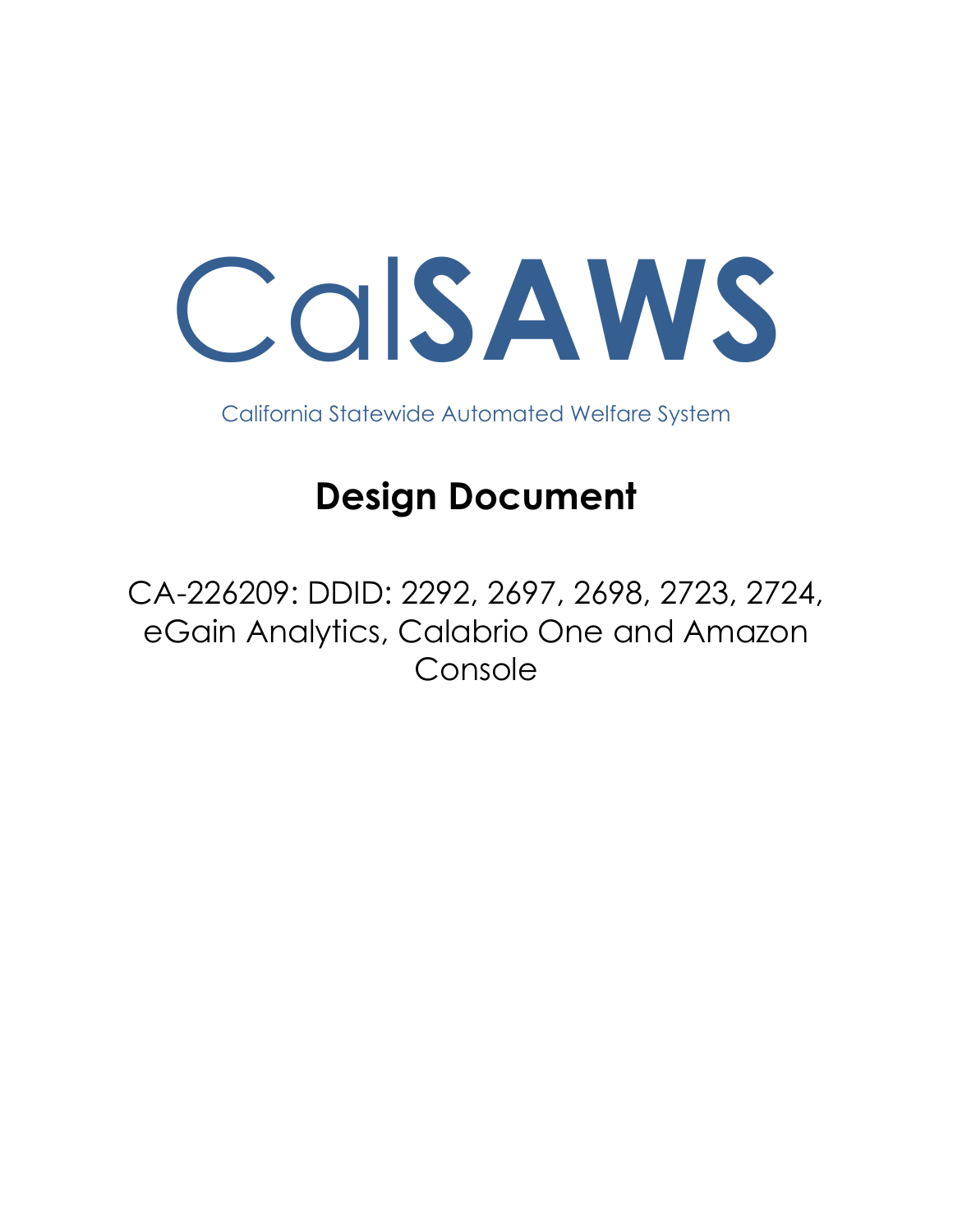|                | <b>DOCUMENT APPROVAL HISTORY</b> |                             |  |
|----------------|----------------------------------|-----------------------------|--|
| <b>CalSAWS</b> | Prepared By                      | Stacey Xiong/ Pramod Ramesh |  |
|                | Reviewed By                      |                             |  |

| <b>DATE</b> | <b>DOCUMENT</b><br><b>VERSION</b> | <b>REVISION DESCRIPTION</b> | <b>AUTHOR</b> |
|-------------|-----------------------------------|-----------------------------|---------------|
| 11/17/2020  | 0.1                               | <b>Initial Draft</b>        |               |
| 11/30/2020  | 0.2                               |                             |               |
|             |                                   |                             |               |
|             |                                   |                             |               |
|             |                                   |                             |               |
|             |                                   |                             |               |
|             |                                   |                             |               |
|             |                                   |                             |               |
|             |                                   |                             |               |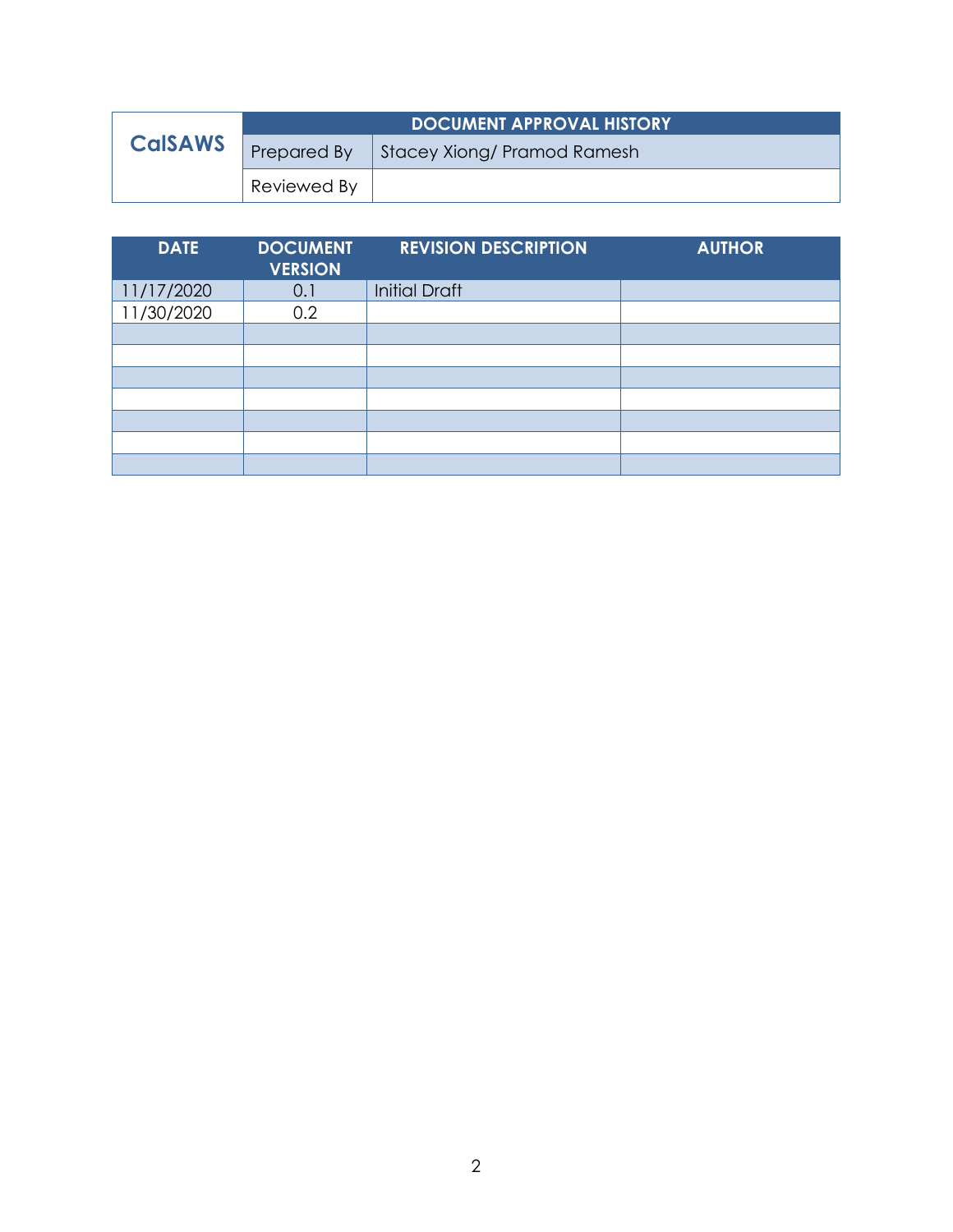# **Table of Contents**

| 1 |  |       |                                                                                |  |  |
|---|--|-------|--------------------------------------------------------------------------------|--|--|
|   |  |       |                                                                                |  |  |
|   |  |       |                                                                                |  |  |
|   |  |       |                                                                                |  |  |
|   |  |       |                                                                                |  |  |
| 2 |  |       |                                                                                |  |  |
|   |  |       | 2.1 Enable Reports in eGain Analytics for Los Angeles and 18 CalWIN Counties 6 |  |  |
|   |  | 2.1.1 |                                                                                |  |  |
|   |  |       |                                                                                |  |  |
|   |  |       |                                                                                |  |  |
|   |  | 2.2.1 |                                                                                |  |  |
|   |  |       |                                                                                |  |  |
|   |  |       |                                                                                |  |  |
| 3 |  |       |                                                                                |  |  |
| 4 |  |       |                                                                                |  |  |
|   |  |       |                                                                                |  |  |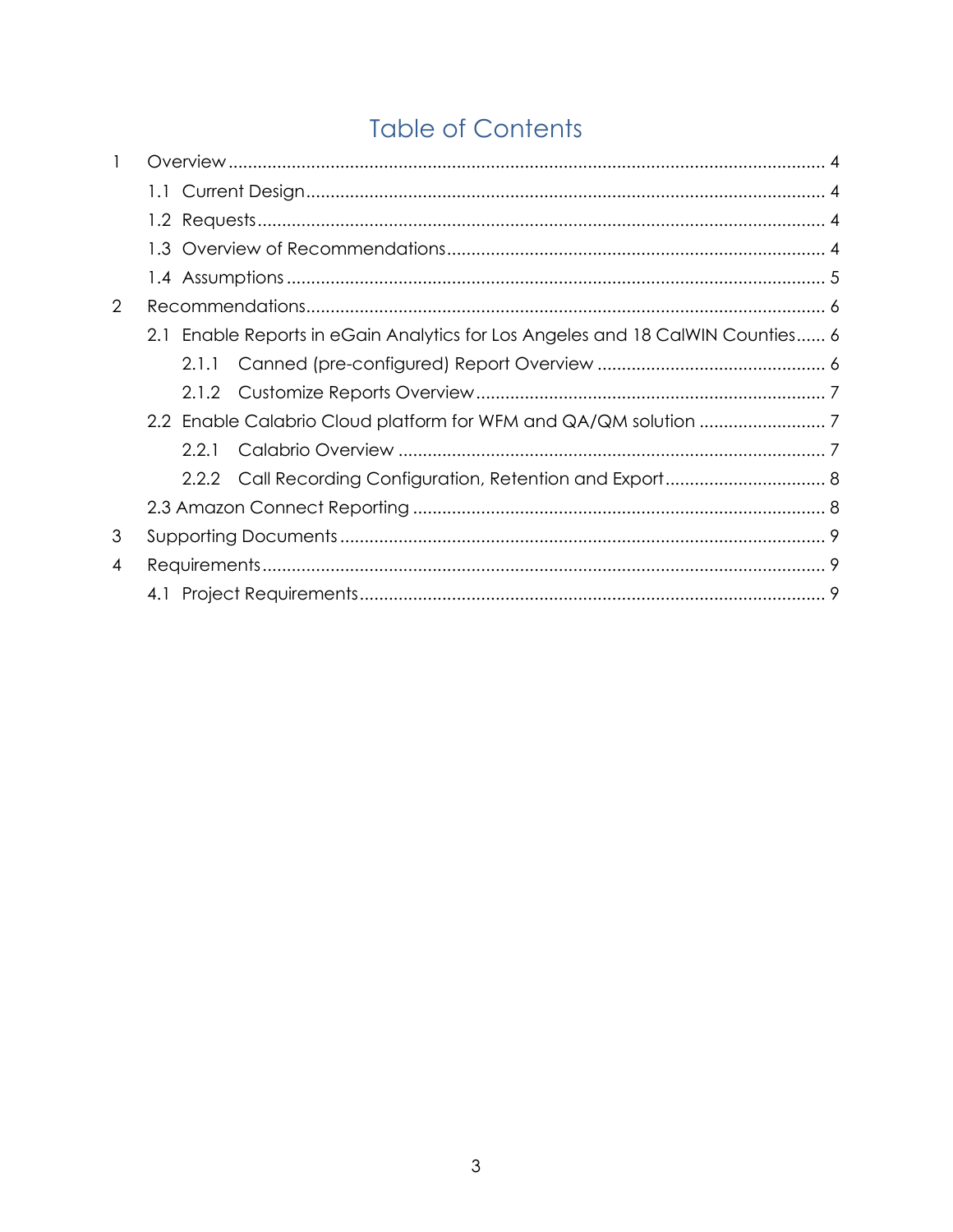## <span id="page-3-0"></span>**1 OVERVIEW**

#### <span id="page-3-1"></span>**1.1 Current Design**

eGain Analytics reporting solution is used by contact center supervisors/leads/managers to run and create real-time and historical reports related to call data in the CalSAWS Contact Center Solution.

The Calabrio One solution for Workforce Management (WFM), Quality Assurance (QA), and Quality Management (QM) enables contact center supervisors to plan and create agent work schedules, monitor agent activity, and perform agent evaluations. Agents use this solution to view their schedules, request time-off, and access their call recordings. The reporting capabilities of this solution provide insights into the productivity, effectiveness, and management of agents within the contact center.

In Amazon Connect, data about contacts are captured in contact trace records (CTR). Amazon Connect provides reporting based on Queues, Agents and Routing Profiles and Phone numbers. This data can include the amount of time a contact spends in each state: customer on hold, customer in queue, agent interaction time.

#### <span id="page-3-2"></span>**1.2 Requests**

Configure Contact Center applications to support WFM, QA/QM and Reporting functions for the additional contact center counties (Los Angeles and CalWIN counties).

#### <span id="page-3-3"></span>**1.3 Overview of Recommendations**

- 1. Enable eGain Analytics for Los Angeles and the 18 CalWIN Counties.
	- a. As one of the CalSAWS's Contact Center reporting tools, eGain Analytics includes canned reports in the following categories:
		- Agent Summary
		- Queue Summary
		- Contact Detail
		- Contact Routing Summary
		- Dialed Number Summary
		- Agent State Detail
		- Agent Offline Summary
		- Agent Realtime
		- Queue Realtime

These reports are exportable via Excel, HTML, CSV, PDF

b. The eGain Analytics solution allows the ability to configure custom reports leveraging the Amazon Connect data available.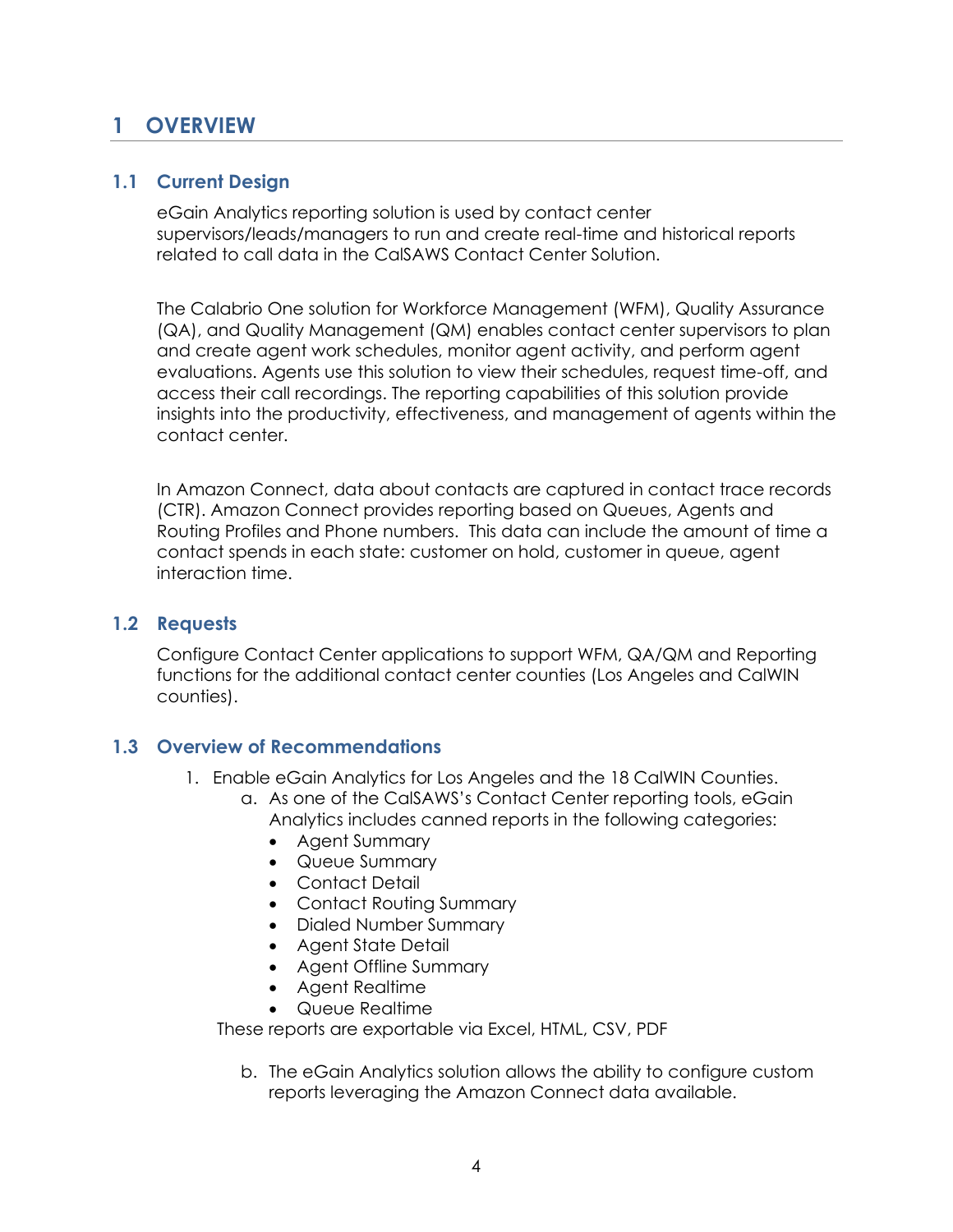- 2. Enable Calabrio One for Los Angeles and the 18 CalWIN Counties.
	- a. Calabrio One is the Workforce Management and QA/QM solution for the Customer Service Center solution.
	- b. The Calabrio One solution will include recording 100% of the call audio and 25% of the agent desktop screens. The retention period for these recordings will be 90 days. Configure solution to allow Counties to export their audio and video recordings for longer storage.
- 3. Enable the Amazon Console for additional historical and real-time reporting for Los Angeles and the 18 CalWIN counties to perform the following functions:
	- Configure routing profiles for their agents
	- View Amazon Connects real time and historical agent and queue reports
	- **Configure Quick Connects**

#### <span id="page-4-0"></span>**1.4 Assumptions**

- 1. Calabrio One, eGain Analytics, and the Amazon Console are already enabled for the 14 C-IV County Contact Centers. These will be migrated to CalSAWS as part of CA-207026.
- 2. This SCR does not change the users experience for the C-IV Counties.
- 3. Calabrio One, eGain Analytics, and the Amazon Console will be accessible to Los Angeles County and the 18 CalWIN Counties upon individual county go-live dates.
- 4. CalWIN and Los Angeles County final roll-on details and user counts will be determined at a later phase and loaded prior to County go-live.
- 5. eGain Analytics:
	- a. Historical call data from Los Angeles County and the 18 CalWIN Counties will not be migrated over from their existing county contact centers.
	- b. eGain Analytics Reporting capability and data quality will be determined by eGain Analytics' synchronization with AWS data.
	- c. Amazon Chat reporting is expected to release by end of June 2021.
	- d. Standard retention period for historical data is 3 years.
	- e. Counties are responsible for maintaining their reports within eGain Analytics.
- 6. Calabrio One:
	- a. Historical call data from Los Angeles County and the 18 CalWIN Counties will not be migrated over from their existing county contact centers.
	- b. Calabrio will keep their data model synchronized with Amazon.
	- c. Counties are to provide external storage for call reporting export.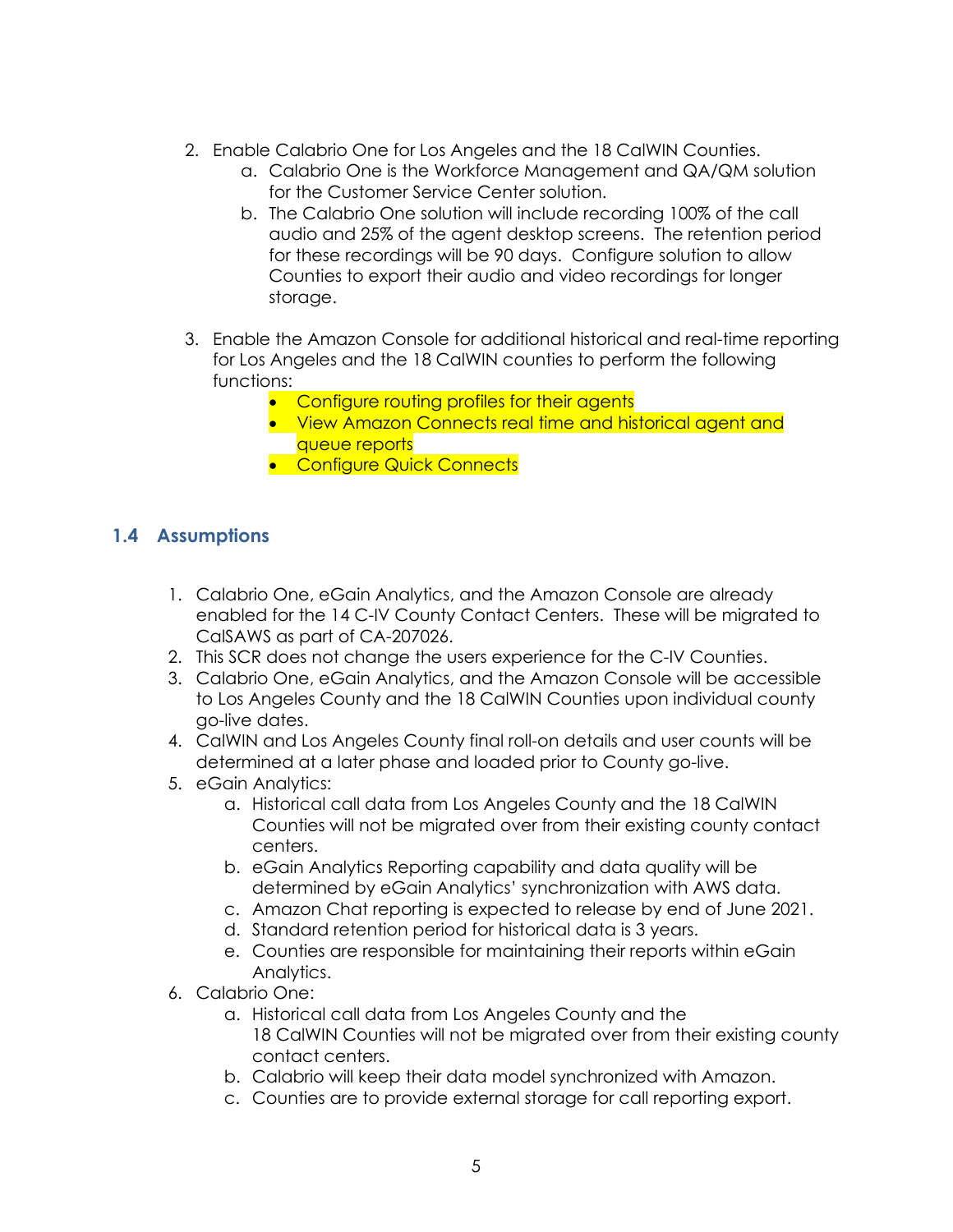# <span id="page-5-0"></span>**2 RECOMMENDATIONS**

#### <span id="page-5-1"></span>**2.1 Enable Reports in eGain Analytics for Los Angeles and 18 CalWIN Counties**

To support the CalSAWS Contact Center counties, eGain Analytics will be enabled for generating reports. Supervisors, Managers, and other contact center staff are granted access through the Roll-On process.

Note: eGain Analytics is not a SSO (Single Sign On) application and will require users to have separate login credentials.

#### <span id="page-5-2"></span>**2.1.1 Canned (pre-configured) Report Overview**

eGain Analytics has built in canned reports. Reports can be exported using the following formats: Excel, CSV, PDF, HTML. There are a total of 66 canned reports available to the counties that were created from the reporting models or categories shown in figure 2.1.2.

- Daily 12 Historical reports grouped by date
- Day-on-Day 12 Historical reports grouped by Agent or Queue
- Intra-day -12 Historical reports displaying half hour intervals
- Detail 4 Historical reports for Agent and Queue
- Weekly 12 Historical reports grouped by week
- Monthly 12 Historical reports grouped by month
- Real-Time metrics 2 Real-Time reports for Agent and Queue



**Figure 2.1.1.1 – Canned Reports**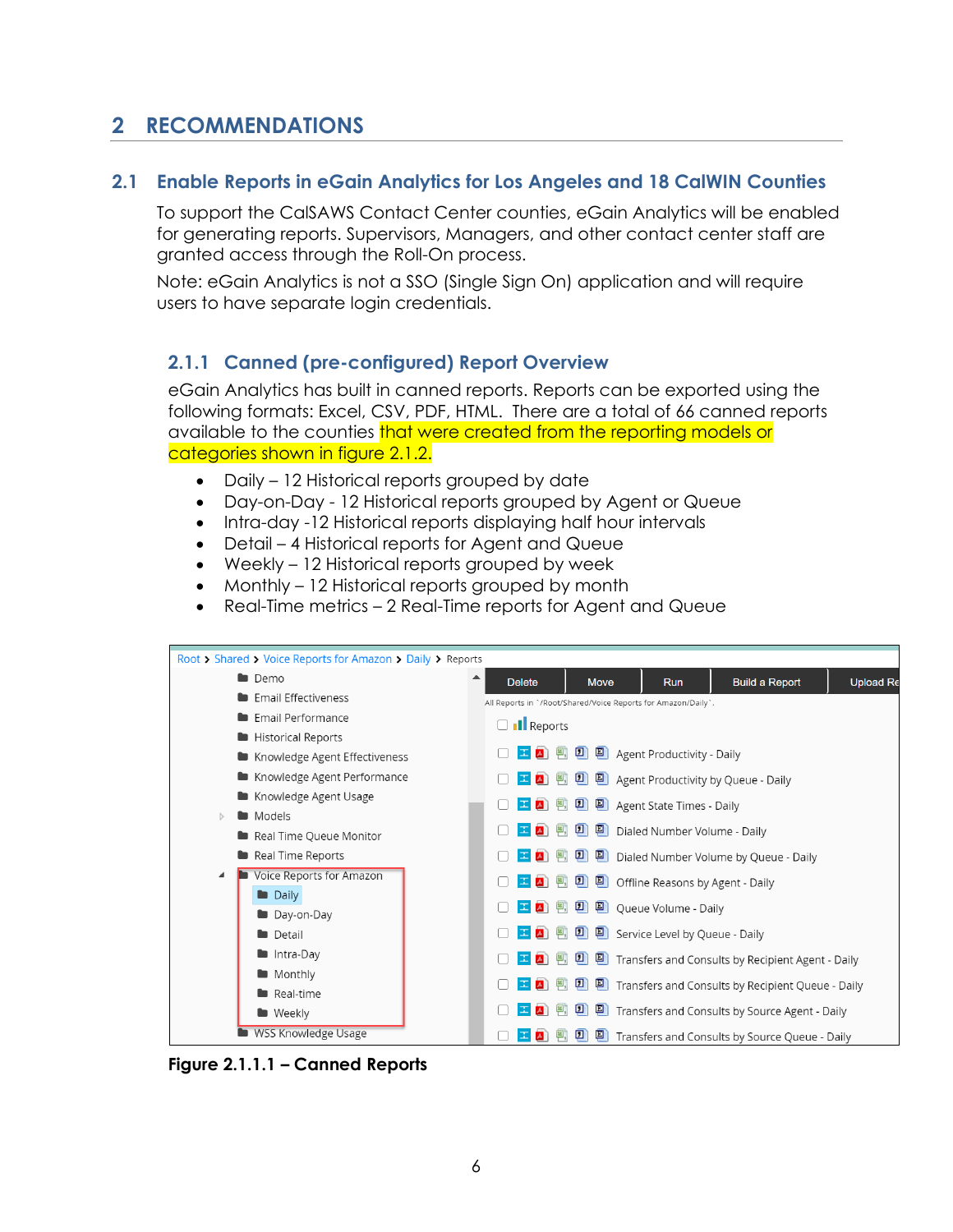#### <span id="page-6-0"></span>**2.1.2 Customize Reports Overview**

eGain Analytics report builder is a 6-step wizard that allows users to create their own reports. Users can choose how to pull the data, how it is organized, and how it looks. Reports can be run when required or used in a dashboard.

- 1. Historical report models are indicated by the Blue color.
- 2. Real-time report models are indicated by the Green symbol.

To enable easier searching, the report models are grouped by type.

| Amazon                                               |                                               |  |  |  |
|------------------------------------------------------|-----------------------------------------------|--|--|--|
| /Shared/Models/Voice/Amazon                          |                                               |  |  |  |
| $\mathbf{F} \bigcirc \mathsf{Agent}$ Offline Summary | $\mathbf{F} \bigcirc$ Dialed Number Summary   |  |  |  |
| $\mathbf{H} \bigcirc \mathsf{Agent}$ State Detail    | $\boxed{\mathbf{F}}$ $\bigcirc$ Queue Summary |  |  |  |
| $\mathbf{H} \bigcirc \mathsf{Agent}$ Summary         | $\overline{C}$ $\bigcirc$ Agent               |  |  |  |
| $\mathbf{F}$ $\bigcirc$ Contact Detail               | $\overline{C}$ $\bigcirc$ Queue               |  |  |  |
| $\mathbf{F} \bigcap$ Contact Routing Summary         |                                               |  |  |  |

**Figure 2.1.2 – Customize Reports**

#### <span id="page-6-1"></span>**2.2 Enable Calabrio Cloud platform for WFM and QA/QM solution**

To support the CalSAWS Contact Center counties, Calabrio One will be enabled for WFM, QA/QM and related reporting. Supervisors and Agents are granted access through the Roll-On process.

Users will access Calabrio One via a URL link using the email address and the password provided during each county setup.

#### <span id="page-6-2"></span>**2.2.1 Calabrio Overview**

Calabrio Cloud Service is the existing WFM/QA/QM solution that is integrated with Amazon Connect and deployed for C-IV Counties. This solution will be scaled across Los Angeles and the 18 CalWIN Counties.

- Administrator(s) will configure ACD for each County in Calabrio One. Data is segregated by Counties.
- Administrator(s) will configure Login/Logout, Service Historical, Agent Productivity, and Agent Productivity by Queue reports in Amazon Connect.
- Administrator(s) will add County to Workflow for recording retention and configuration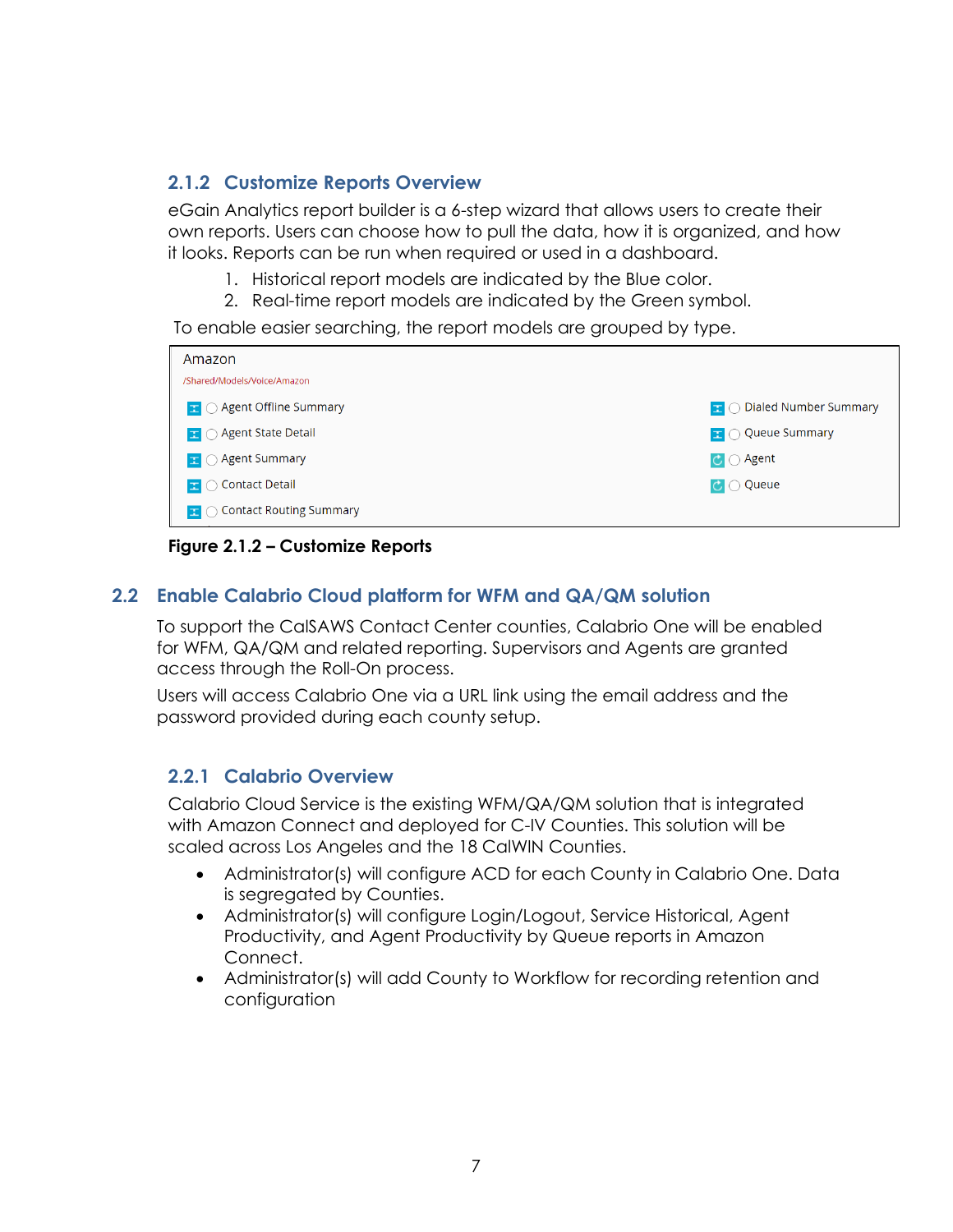| <b>Workflow Administration</b>                      |             |                              |                             | Cancel<br>Save                                                                                                                                                                                                                                                                                                                                                                                                    |
|-----------------------------------------------------|-------------|------------------------------|-----------------------------|-------------------------------------------------------------------------------------------------------------------------------------------------------------------------------------------------------------------------------------------------------------------------------------------------------------------------------------------------------------------------------------------------------------------|
| Match Any                                           |             | of following the conditions. |                             |                                                                                                                                                                                                                                                                                                                                                                                                                   |
| Condition                                           |             | Operator                     |                             | Value                                                                                                                                                                                                                                                                                                                                                                                                             |
| Call Direction                                      | $\bullet$   | Equals                       |                             | Inbound                                                                                                                                                                                                                                                                                                                                                                                                           |
| Call Direction                                      | ×.          | Equals                       |                             | Outbound<br>×                                                                                                                                                                                                                                                                                                                                                                                                     |
| Actions<br>$\blacktriangledown$<br>Keep 100         | % of Random |                              |                             | Select the actions that should be performed when the conditions in the rule are met. File(s) can be uploaded immediately (uses more bandwidth during business hours) or uploaded at a specified time of day (can<br>be during off peak hours). Conversion of the files can be performed when they are uploaded (faster playback), or when they are played back (conserve server processing).<br>voice recordings. |
| Immediate Upload o                                  |             | 9:00 PM                      | $\left(\overline{L}\right)$ |                                                                                                                                                                                                                                                                                                                                                                                                                   |
| Convert on Upload (*)                               |             |                              |                             |                                                                                                                                                                                                                                                                                                                                                                                                                   |
| Retention Policy   Quality Retention - C-IV Quality |             |                              |                             | E.                                                                                                                                                                                                                                                                                                                                                                                                                |
| ⊻<br>Keep <sub>25</sub>                             | % of Random |                              | IV.                         | matching screen recordings.                                                                                                                                                                                                                                                                                                                                                                                       |
| Immediate Upload o                                  |             | 9:00 PM                      | $\left(\overline{L}\right)$ |                                                                                                                                                                                                                                                                                                                                                                                                                   |
| Convert on Upload (e)                               |             |                              |                             |                                                                                                                                                                                                                                                                                                                                                                                                                   |
| Retention Policy Quality Retention - C-IV Quality   |             |                              |                             | $\bullet$                                                                                                                                                                                                                                                                                                                                                                                                         |

**Figure 2.2.1 – Calabrio Retention**

#### <span id="page-7-0"></span>**2.2.2 Call Recording Configuration, Retention and Export**

The Calabrio One solution will be configured with the following:

- 1. The Calabrio One solution will include recording 100% of the call audio and 25% of the agent desktop screens.
- 2. The retention period for recordings will be 90 days.
- 3. Configure solution to enable Counties to export their audio recordings prior to the 90-day expiration.

During individual County discussion, Calabrio One will be configured to allow bulk export of call recordings to be sent to local County storage location which will be determined at a later date.

#### <span id="page-7-1"></span>**2.3 Amazon Connect Reporting**

To support the CalSAWS Contact Center counties, the Amazon Console will be enabled for additional historical and real-time reporting access. Supervisors and Agents are granted access through the Roll-On process. By default, supervisors will have access to view/create the historical/real-time reports.

Staff will use the CalSAWS's identity provider to login to the console.

Note: Additional Amazon Console features will be enabled in future SCRs.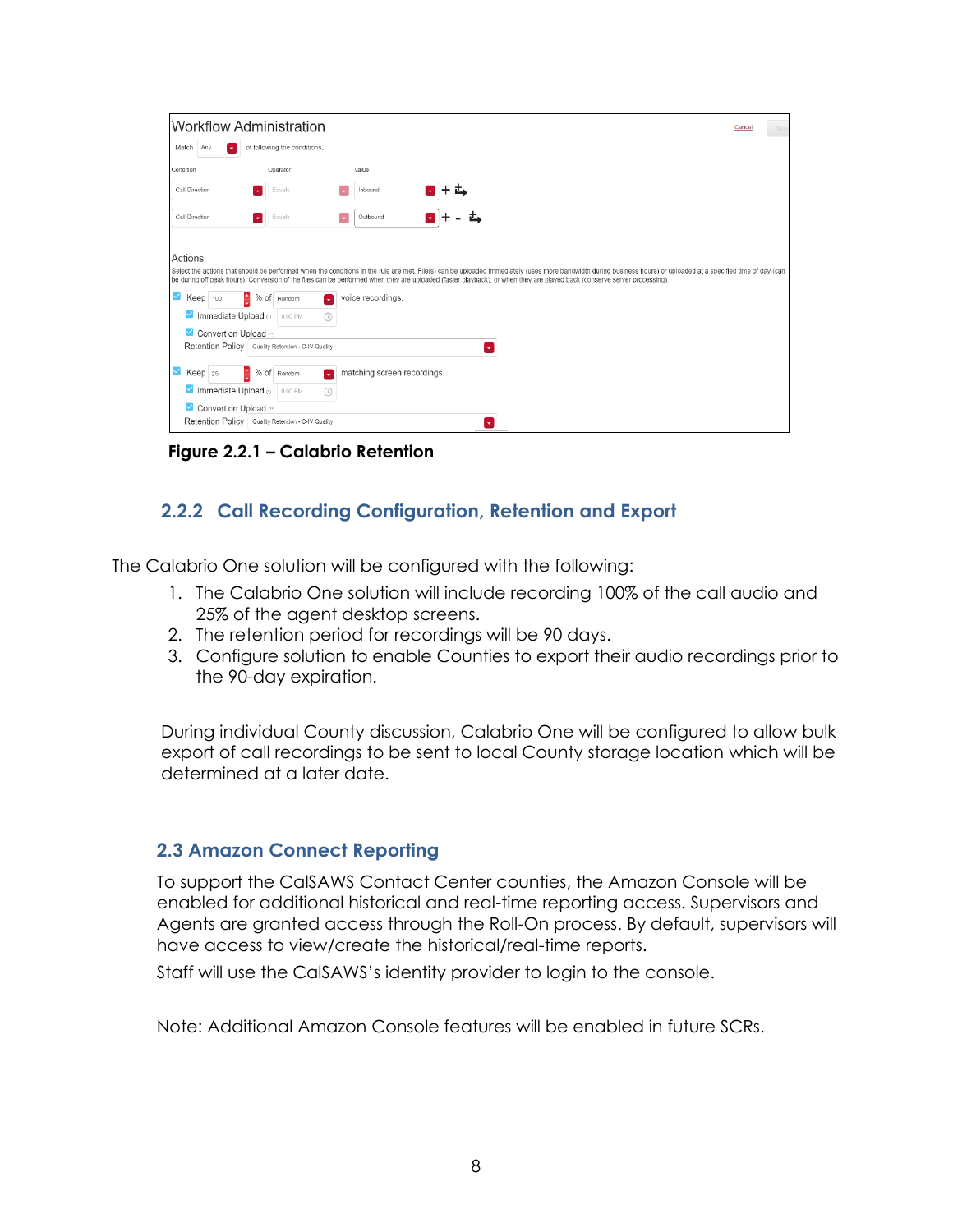# <span id="page-8-0"></span>**3 SUPPORTING DOCUMENTS**

[NOTE: do not attach/embed files into the design doc, list here by filename only. The files will be attached to the Jira ticket alongside this design doc]

| er | al Area | <b>Numb Function Description</b> | <b>Attachment</b>                                                |
|----|---------|----------------------------------|------------------------------------------------------------------|
|    | eGain   | eGain Semantic<br>Model          | egain17_Fall2019_analytics_amazonconnect_s<br>emantic_models.pdf |

## <span id="page-8-1"></span>**4 REQUIREMENTS**

#### <span id="page-8-2"></span>**4.1 Project Requirements**

| REQ# | <b>REQUIREMENT TEXT</b>                                                                                                                                                                                                                                                                                                                                | <b>How</b><br><b>Requirement Met</b>                                                                                                                  |
|------|--------------------------------------------------------------------------------------------------------------------------------------------------------------------------------------------------------------------------------------------------------------------------------------------------------------------------------------------------------|-------------------------------------------------------------------------------------------------------------------------------------------------------|
| 2292 | The CONTRACTOR shall configure the Customer<br>Service Center solution to give the county the ability<br>to configure their own reports leveraging the<br>Amazon Connect data that is available.                                                                                                                                                       | 2.1.2                                                                                                                                                 |
| 2698 | The CONTRACTOR shall configure the Customer<br>Service Center solution to include recording 100% of<br>the call audio and 25% of the agent desktop<br>screens. The retention period for these recordings<br>will be 90 days. The CONTRACTOR shall configure an<br>API for Counties to export their audio recordings prior<br>to the 90-day expiration. | 2.2.2                                                                                                                                                 |
| 2697 | The CONTRACTOR shall configure the Customer<br>Service Center solution to allow County designated<br>staff Amazon Console access for the following:<br>- Configure routing profiles for their agents<br>- View Amazon Connects real time and historical<br>agent and queue reports<br>- Configure Quick Connects                                       | 2.3 for 2 <sup>nd</sup> bullet.<br>Note: Additional<br>SCR <sub>s</sub> will be<br>created to<br>address<br>remaining items<br>in the<br>requirement. |
| 2723 | The CONTRACTOR shall configure the Customer<br>Service Center solution to include up to 10 canned<br>reports that meet the reporting needs for the<br>Counties, which includes the following categories:<br>- Agent Summary<br>- Queue Summary<br>- Contact Detail<br>- Contact Routing Summary                                                        | 2.1.2                                                                                                                                                 |